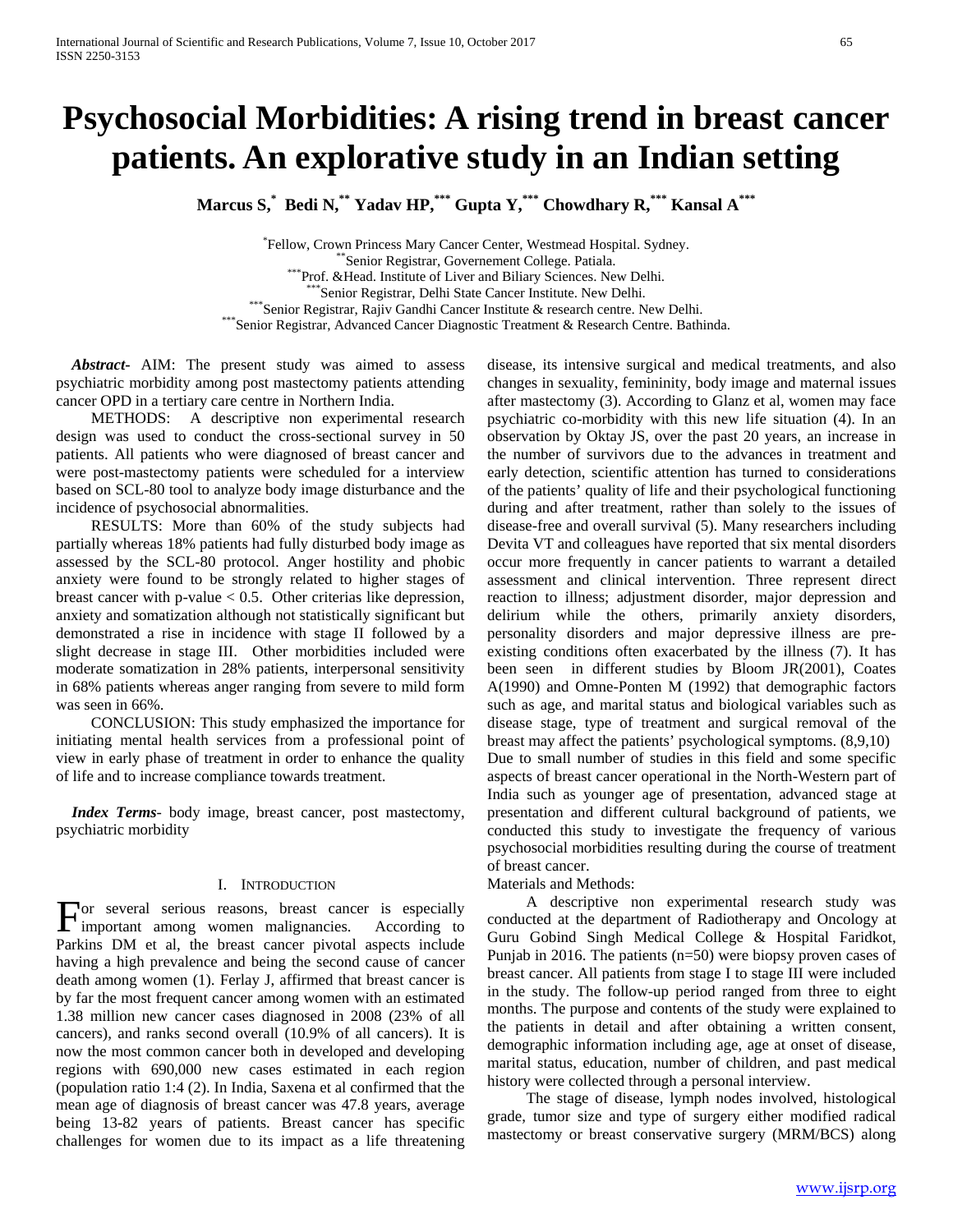with other such biological factors were derived from the patients' records. To eliminate any bias in selection, the patients' with specific life events in the preceding year such as bereavement, those with any psychotic illness or substance abuse, age over 70 years at the time of study, any other chronic illness, (e.g. irritable bowel disease, thyroid disease, hypertension etc.) or cancer were excluded.

 Convenient sampling technique was used to assess body image and psychiatric morbidity. An interview schedule was carried out by using self structured body image scale to assess body image disturbances and SCL-80 tool for psychiatric morbidity among patients. The method consisted a series of scheduled interviews in which the role of the interviewer was to facilitate the free speech in women, making possible the unrestricted communication of their illness experience at its different stages. The SCL -80 tool is attached in the appendix. The sociodemographic data like age, sex, income of the family, residence and type of family was recorded in a semi structured method. The categories of coding procedures were formed as body image and psychosocial concerns, anxiety features and distress, depressive symptoms and coping strategies. Responses of the patients were analyzed using content analysis. After screening the patients who were found to have positive psychological stress, a follow-up interview was scheduled and those needing specialist care were referred to the psychiatry department.

## II. RESULTS AND ANALYSIS

- 1. A total of 50 patients were enrolled in our study. Their age at the time of study varied from 26 years to 65 years. The most common age-group was 46 to 55 years (32%) followed by (30%) in the age group of 56 to 65 years and the minimum were in 26 to 35 years (8%) age group.
- 2. The majority of patients were illiterate or primary school pass 21 (42%), followed by middle school or intermediate pass 18(36%), and very few had completed post graduation studies 11 (22%).
- 3. Forty five patients (90%) were married and five patients (10%) were unmarried.
- 4. In the study, 21 patients ( 40.3%) were advanced cancer patients suffering from stage III, whereas 18 (34.6%) were stage II and 13 patients (25%) were stage I.(Figure 1)
- 5. SCL-80 Tool was used scores are shown in the separate table (Table 2). It indicates the number and percentage of patient responses regarding body image and psychosocial concerns. From the table it is evident that the major concerns of the patients who are undergoing mastectomy and subsequent treatments were about their body image.(Table 1) The study revealed that more than 60% of the study subjects had partially and 18% had fully disturbed body image as assessed by the SCL-80 protocol. Moderate depression was seen in 22% of patients.
- Generalised anxiety disorder was seen 66% of patients. Other psychiatric morbidities observed were moderate somatization in 28%, interpersonal sensitivity 68%

whereas anger ranging from severe to mild form was seen in 66%. During the study 48% patients opted for breast reconstruction.

- 7. We tried to establish a correlation between different stages of presentation with various components of this psychological study. And it was observed that all the components were more commonly observed in stage III as compared in stage I and stage II.
- 8. Depression: Grade II was seen as the most common grade 26 (52%) patients amongst all stages. Whereas about 11(22%) patients showed evidence of grade 3 depression and were started on appropriate medication. Correlation between various grades of depression and stages of disease were however nonsignificant.
- 9. Anxiety: Majority of the patients belonged to the grade 2 anxiety group 23 (46%) patients, followed by grade 1 in 17 (34%) patients and grade 3 in 10 (5%) patients. However , nothing was proved statistically significant.
- 10. Somatization: Majority of the patients 26 (52%) showed grade II somatization and mostly were in stage III. It was followed by 13 (26%) patients in grade I. Grade III somatization was found in 11(22%) patients. There was no statistically significant correlation found to be associated between somatization and clinical staging.
- 11. Phobic Anxiety: Most common grade of phobic anxity observed in breast cancer patients were grade II. It was seen in about 35 (70%) patients. It was followed by grade I seen in 13 (26%) patients. However, grade 3 and 4 were seen only in 1 patient each. Stage II disease showed a statistically significant correlation with phobic anxiety with a p-value of 0.01. Similarly stage III was also tested for any significance in relation with phobic anxiety and it was found to be highly significant with pvalue of  $<0.001$ .
- 12. Anger Hostility: majority of the patients 30(60%) were reported to have grade II anger hostility. It was followed by grade I in 17(34%) patients. Grade III and grade IV had one and two patients respectively. Statistical analysis highlighted that stage II and stage III had highly significant correlation with anger hostility with p-values of 0.006 and 0.008 respectively.
- 13. The eagerness for a complete body was evident with number of patients who opted for breast reconstruction. Out of the total 50 patients about 24 (48%) wanted to undergo breast reconstruction which was statistically significant with a p-value of 0.027. Amongst the various age-groups the majority who opted for breast reconstruction were between 36-45 years emphasizing the younger population favoring the surgery.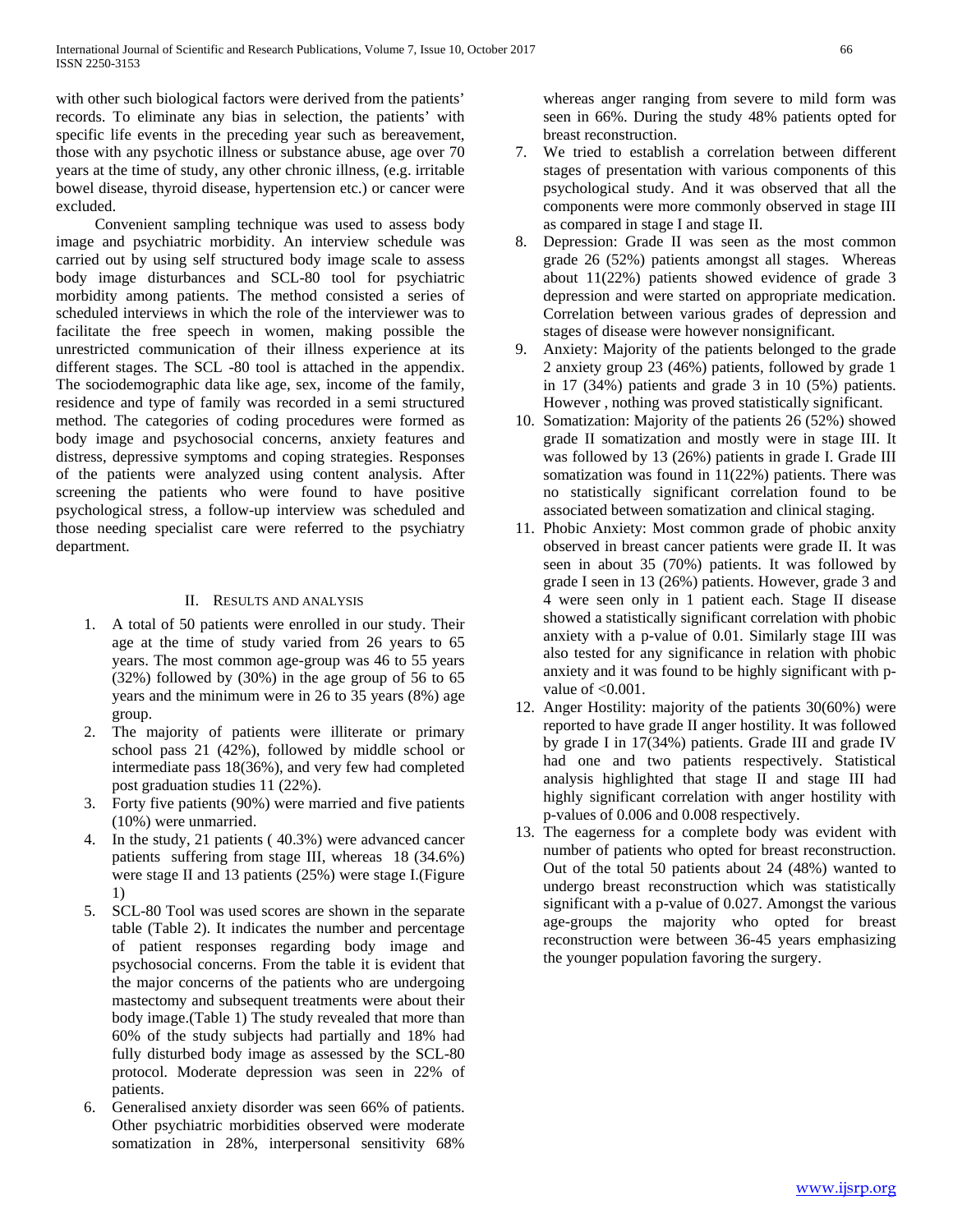# Table 1: Breast cancer patients' demographic variables.

| Demographic Variables           | Patients (n) |
|---------------------------------|--------------|
| Age, years (Mean $\pm SD$ )     | 48.6(9.16)   |
| Educational level(%)            | 21(42%)      |
| Primary education or illiterate | 18(36%)      |
| intermediate                    |              |
| High school or post graduate    | 11(22%)      |
|                                 |              |

| Marital status $(\%)$ |           |
|-----------------------|-----------|
| Married               | 45(90%)   |
| Single                | $5(10\%)$ |

# Table 2. Distribution ofvarious clinical variables and their correlation.

| <b>Clinical Variables</b>                                                          | Frequency (%)                                                     |
|------------------------------------------------------------------------------------|-------------------------------------------------------------------|
| Stage<br>1<br>$\mathbf{I}$<br>$\mathbf{I}$<br>Missing                              | $\overline{\phantom{a}}$<br>12(24%)<br>18(36%)<br>20(40%)<br>None |
| Type of Operation<br><b>MRM</b><br><b>BCS</b>                                      | 38(76%)<br>12(24%)                                                |
| <b>Histological Grade</b><br>$\bf{l}$<br>$\mathbf{I}$<br>$\mathbf{III}$<br>Missing | 12(24%)<br>25(50%)<br>4(8%)<br>9(18%)                             |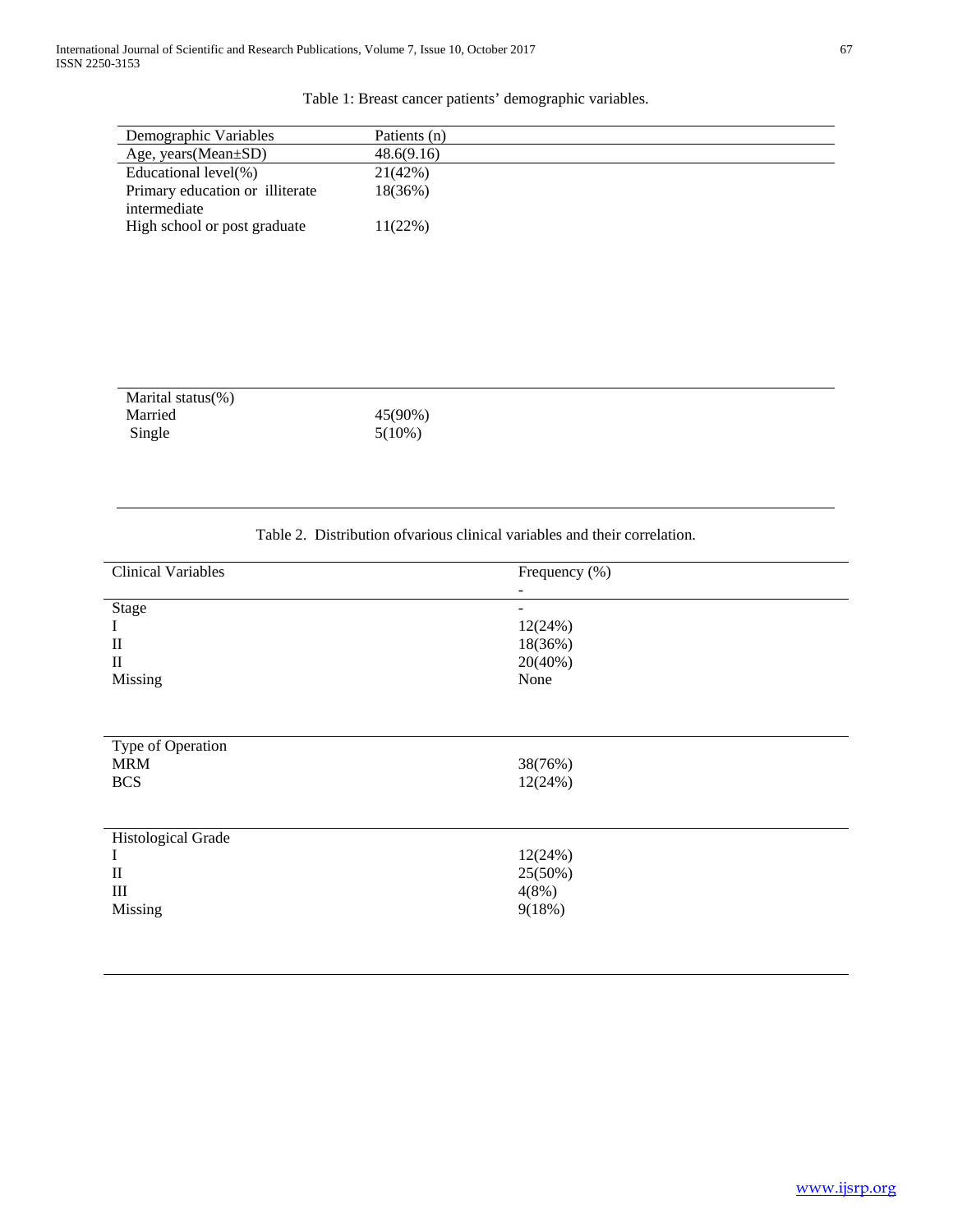|                 |                         | <b>Stages</b>    |                         |                        |
|-----------------|-------------------------|------------------|-------------------------|------------------------|
|                 |                         | I(13)            | II(18)                  | III(19)                |
| Depression      | 1                       | 4                | 5                       | 4                      |
|                 | $\overline{c}$          | $\overline{7}$   | $\overline{8}$          | 11                     |
|                 | $\overline{3}$          | $\overline{2}$   | $\overline{5}$          | $\overline{4}$         |
| Chi Square      |                         | 2.932            | 1.000                   | 5.158                  |
| P value         |                         | 0.232            | 0.607                   | 0.076                  |
| Sig.            |                         | <b>NS</b>        | <b>NS</b>               | <b>NS</b>              |
| Anxiety         | $\mathbf{1}$            | $\overline{7}$   | 5                       | 5                      |
|                 | $rac{2}{3}$             | $\overline{4}$   | 9                       | 10                     |
|                 |                         | $\overline{2}$   | $\overline{4}$          | $\overline{4}$         |
| Chi Square      |                         | 2.932            | 2.333                   | 3.263                  |
| P value         |                         | 0.232            | 0.311                   | 0.196                  |
| Sig.            |                         | $N\overline{S}$  | $\overline{\text{NS}}$  | $\overline{\text{NS}}$ |
| Somatization    | 1                       | 5                | 8                       | 4                      |
|                 | $\overline{\mathbf{c}}$ | $\overline{6}$   | $\overline{\mathbf{4}}$ | 9                      |
|                 | $\overline{3}$          | $\overline{2}$   | 6                       | $\overline{6}$         |
| Chi Square      |                         | 2.000            | 1.333                   | 2.000                  |
| P value         |                         | 0.368            | 0.513                   | 0.368                  |
| Sig.            |                         | <b>NS</b>        | <b>NS</b>               | <b>NS</b>              |
| phobic anxiety  | $\mathbf{1}$            | $\overline{7}$   | $\overline{4}$          | $\boldsymbol{2}$       |
|                 | $\overline{c}$          | 6                | 14                      | 15                     |
|                 | $\overline{3}$          | $\boldsymbol{0}$ | $\boldsymbol{0}$        | $\mathbf{1}$           |
|                 | $\overline{4}$          | $\overline{0}$   | $\overline{0}$          | $\overline{1}$         |
| Chi Square      |                         | 0.077            | 5.556                   | 29.632                 |
| P value         |                         | 0.782            | 0.018                   | < 0.001                |
| Sig.            |                         | <b>NS</b>        |                         | <b>HS</b>              |
| anger hostility | $\mathbf{1}$            | 6                | $rac{S}{5}$             | 6                      |
|                 | $\overline{c}$          | 6                | $\overline{12}$         | 12                     |
|                 | $\overline{\mathbf{3}}$ | $\mathbf{1}$     | $\boldsymbol{0}$        | $\boldsymbol{0}$       |
|                 | $\overline{4}$          | $\overline{0}$   | $\overline{1}$          | $\overline{1}$         |
| Chi Square      |                         | 3.846            | 10.333                  | 9.579                  |
| P value         |                         | 0.146            | 0.006                   | 0.008                  |
| Sig.            |                         | <b>NS</b>        | HS                      | <b>HS</b>              |

Table 3. Statistical correlation of different clinical variables and stage of disease presentation.

## III. DISCUSSION

 In our study, majority of patients (32%) belonged to 46-55 years of age, which is slightly lower than the age reported in earlier studies, for eg, by K McPherson et al, which stated that the incidence is increasing particularly among women aged 50- 64, probably because of breast scre ening in this age group.( 11). It was the age specific incidence rates increase rapidly with age until about 45-50 years, after which they continue to increase but at a slower rate. (12) In the present study, no significant correlation was found in prevalence rate of psychiatric disorders and the occupation of the patients as most of the patients were housewives, however, Ogce F et al in 2007, found out that unemployed breast cancer patients significantly had more psychological distress than employed patients. (13). Simpson JSA et al in 2002, in their study on breast cancer patients found that there was clear evidence of a cross-sectional relationship between social support and psychiatric morbidity at each time

point, as those women with DSM-IIIR diagnosis had significantly less social support.(14) In our study, no significant correlation was found in prevalence rate of psychiatric disorders and the marital status of the patients, it could be due to the constitution of the sample as our study had 97% of married participants.

 It was affirmed by Burgess C and colleagues that lack of intimate confiding support also predicted more protracted episodes of depression and anxiety.(15) Ogce F et al also supported the idea, with their observation on Turkish breast cancer patients that the women with high social support scores had assistance provided by family, a special person or a friend. (13). These women had low psychiatric morbidity as compared to women with no support. In our study patients living in nuclear families had more psychiatric morbidity due to lack of intimate confiding support which was similar in above mentioned studies.

 In the study done by Shandilya et al in 2015 it was observed that 45% patients met DSM IV criteria for diagnosis of psychiatric disorders 16(59.25%) patients were of Adjustment Disorder, 6(22.22%) of Major Depressive Disorder, 4(14.8%)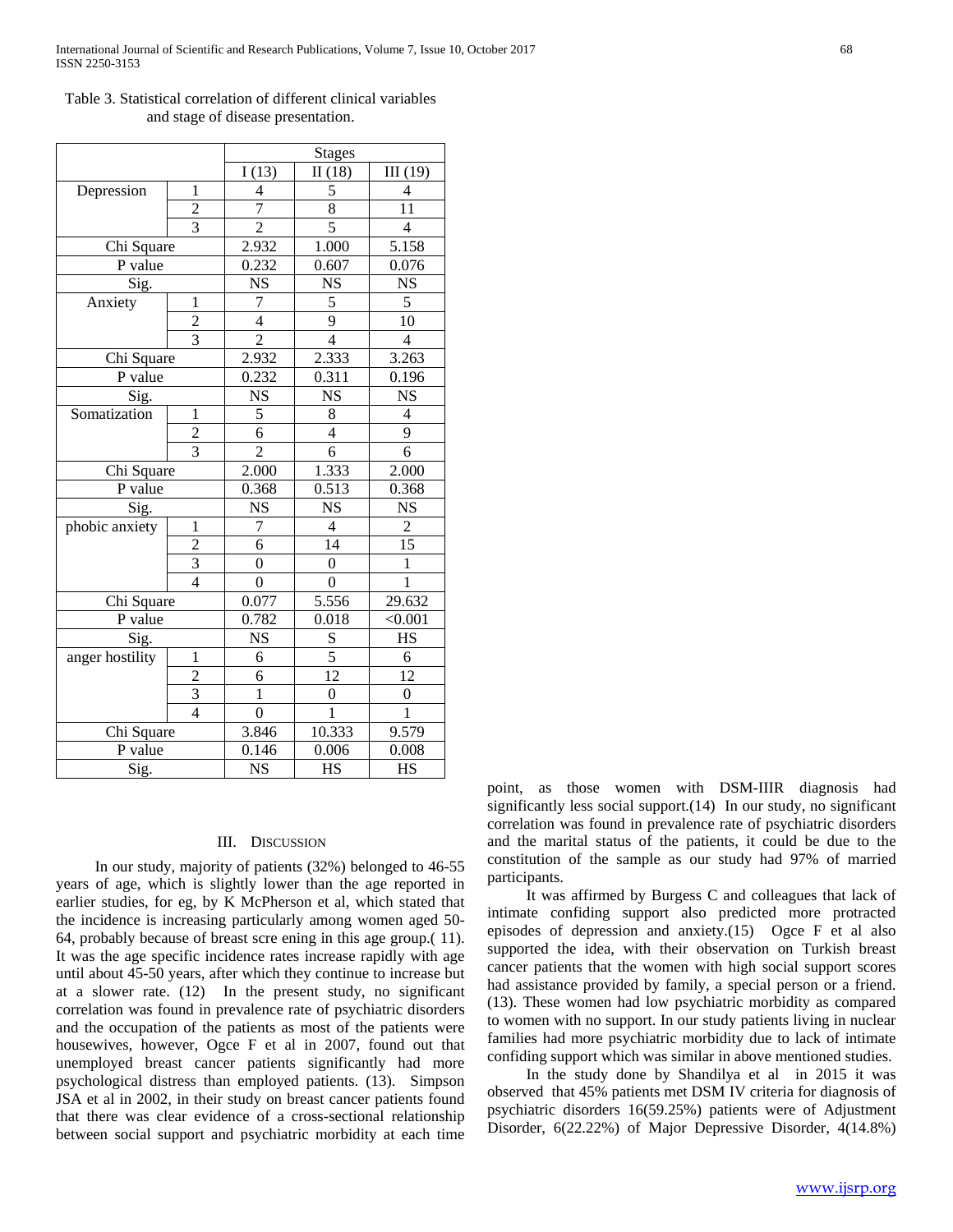patients of Generalised Anxiety Disorder and 1(3.7%) patient of Somatoform Pain Disorder(17). Similar findings were revealed in the present study that more than 60% of the study subjects had partially and 18% had fully disturbed body image as assessed by the SCL-80 protocol. Moderate depression was seen in 22% of patients. Generalised anxiety disorder was seen 66% of patients. Other psychiatric morbidities observed were moderate somatization in 28%, interpersonal sensitivity 68% whereas anger ranging from severe to mild form was seen in 66%. It was also supported by studies done by El-Hadidy MA et al in 2012 which found that 38.8%, 29.6% and 9.2% of the patients had major depressive disorder, generalized anxiety disorder, and panic disorder respectively (18) and in the study by Grabsch B et al in 2006 which found that 42% of the women (97/227) had a psychiatric disorder, 35.7%(81) of these had depression or anxiety both. Specific diagnoses were minor depression in 58 women (25.6%), major depression in 16 (7%), anxiety disorder in 14(6.2%), and phobic disorder in 9 (4%) and 17 (7.5%) women had more than one disorder (19)

 We took a step further with our study and tried to correlate the various stages of disease presentation with the psychiatric comorbidities and found that as the stage advances the probability of various psychiatric co-morbidities also increases. Especially in cases with phobic anxiety and anger hostility the relationship with advanced stages were highly significant whereas on the other hand, anger and depression did not show any statistically significant correlation.

## IV. CONCLUSION

 Analyzing the findings of our study, it was quite evident that a significant number of patients do suffer from psychiatric co-morbidities right from the time of initial presentation. There is an urgent need to detect the incidence and treat these comorbidites with all possible measures at an early level. There is also a growing importance to conduct large scale surveys of psychiatric disorders in these patients to evaluate the nature and extent of prevailing disease and to trace its temporal profile and also study its psychosocial determinants which are known to contribute to psychiatric disorders. Body image is an important issue in women irrespective of age status, and receiving treatment tailored accordingly to suit the appearance serves as an important tool in improving long-term mental health outcomes. It was also seen that all the patients cannot be considered as having clinically significant psychological problems. Therefore, a detailed evaluation of patients is necessary to understand who all wants intense psychological treatment. Our study also highlights the dominant role of a supporting hand to the patient, from family or friends to assist in the new adjusting phase of life and to maintain homeostasis for both patient as well as the family members.

#### **REFERENCES**

- [1] Parkin DM. International variation. Oncogene 2004;23:6329-4
- [2] Ferlay J, Shin R, Bray F, Forman D, Mathers C, Parkin DM. Estimates of worldwide burden of cancer in 2008. International Journal of Cancer.2010:vol(127),iss12:2893-2917
- [3] Saxena S, Rekhi B, Bansal A, Bagga A, Chintamani and Nandagudi Murthy S. Clinico-morphological patterns of breast cancer including family history

in a New Delhi Hospital, A cross-sectional study. World Journal of Surgical Oncology. 2005;3:67.

- [4] Glanz K, Lerman C. Psychosocial aspects of breast cancer: a critical review. Ann Behavorial Med 1992;14:204-12.
- [5] Oktay JS. Psychological aspects of breast cancer. Lippincotts Prim Care Pract 1998;2:149-59.
- [6] Devita VT, Hellman S, Rosenberg SA. Cancer: Principles and Practice of Oncology. 4<sup>th</sup> ed. Philadelphia: Lippincott Williams & Wilkins; 1993.p.2226-27.
- [7] Bloom JR, Stewart SL, Johnston M, Banks P, Fobair P. Sources of support and the physical and mental well-being of young women with breast cancer. Soc Sci Med 2001;53:1513-24
- [8] Coates A, Glassziou P, McNeil D. On the receiving end III. Measurement of quality of life during cancer chemotherapy. Ann Oncol 1990;1:213-7.
- [9] Omne-Ponten M, Holmberg L, Burns T, Adami HO, Bergstrom R. Determinants of the psycho-social outcome after operation for breast cancer. Results of a prospective comparative interview study following mastectomy and breast conservation. Eur J Cancer 1992;28A:1062-7
- [10] K McPherson, C M Steel, J M Dixon. Breast cancer- epidemiology, risk factors, and genetics. BMJ Cite this as: BMJ 2000;32:624.
- [11] Kelsey JL. A review of the epidemiology of human breast cancer. Epidemiologic Reviews. 1979;1:74-109
- [12] Kissane DW, Clarke DM, Ikin J, Bloch S, Smith GC, Vitetta L, et al. Psychological morbidity and quality of life in Australian women with early stage breast cancer: a cross sectional survey. Med J Aust 1998;169(4):192- 6.
- [13] Ogce F, Ozkan S, Baltalarli B. Psychological Stressors, Social Support and Socio-demographic Variables as Determinants of Quality of Life of Turkish Breast Cancer Patients. Asian Pacific Journal of Cancer Prevention. 2007;8:1011-15
- [14] Simpson JSA, Carlson LE, Beck CA, Patten S. Effects of a brief intervention on a social support and psychiatric morbidity in breast cancer patients. Psycho-Oncology 2002;11:282-94
- [15] Burgess C, Cornelius V, Love S, Graham J, Richards M, Ramirez A. Depression and anxiety in women with early breast cancer: five year observational cohort study. BMJ 2005;330:702
- [16] Shandilya V, Thaper SK, Kaur S. A study on prevalence of psychiatric comorbidity in female patients with breast cancer. Int J Med and Dent Sci 2015;4(1):599-606
- [17] El-Hadidy MA, Elnahas W, Hegazy MAF, Hafez MT, Refky B, Wahab KMA. Psychiatric morbidity among Egyptian breast cancer patients and their partners and its impact on surgical decision making. Breast Cancer: Targets and Therapy 2012;4:25-32
- [18] Garbsch B, Clarke DM, Love A, McKinzie DP, Snyder RD, Bloch S et al. Psychological morbidity and quality of life in women with advanced breast cancer: a cross-sectional survey. Palliative Support Care 2006;4(1):47-56.

#### AUTHORS

**First Author**: Sapna Marcus. Fellow, Crown Princess Mary Cancer Center, Westmead Hospital. Sydney. Email id: sapnamarcus@gmail.com

**Second Author**: Neeru Bedi. Senior Registrar, Governement College. Patiala. Email id: [neeru2811@yahoo.co.in](mailto:neeru2811@yahoo.co.in)

**Third Author**: Yadav HP. Prof. &Head. Institute of Liver and Biliary Sciences. New Delhi. Email id:

[drhanumanbfuhs@gmail.com](mailto:drhanumanbfuhs@gmail.com)

**Fourth Author**: Yaashna Gupta. Senior Registrar, Delhi State Cancer Institute. Email id: [yaashnagupta@gmail.com](mailto:yaashnagupta@gmail.com)

**Fifth Author**: Rahul Chowdhary. Senior Registrar, Rajiv Gandhi Cancer Institute & research centre, Delhi. Email id: [rahul.gill04@gmail.com](mailto:rahul.gill04@gmail.com)

**Sixth Author**: Anju Kansal. Senior Registrar, Advanced Cancer Diagnostic Treatment & Research Centre. Bathinda. Email id: anju.kansal@yahoo.in